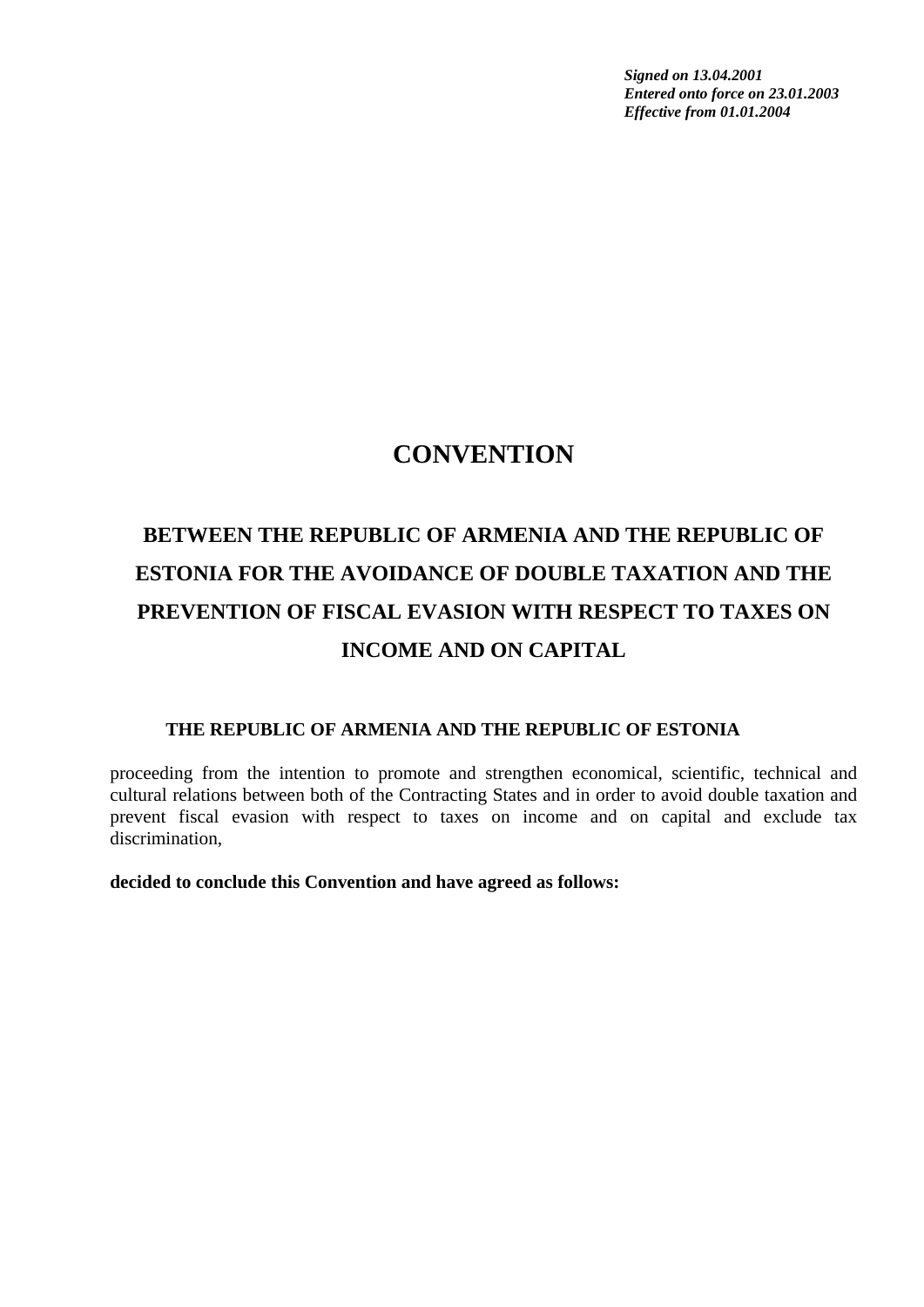#### **CHAPTER I SCOPE OF THE CONVENTION**

#### **ARTICLE 1 Personal scope**

This Convention shall apply to persons who are residents of one or both of the Contracting States.

# **ARTICLE 2 Taxes covered**

1. This Convention shall apply to taxes on income and on capital imposed on behalf of a Contracting State or of its local authorities, irrespective of the manner in which they are levied.

2. There shall be regarded as taxes on income and on capital all taxes imposed on total income, on total capital, or on elements of income or of capital, including taxes on gains from the alienation of movable or immovable property, as well as taxes on capital appreciation.

3. The existing taxes to which the Convention shall apply are in particular:

a) in the case of Armenia:

(i) the profit tax;

(ii) the income tax;

(iii) the property tax;

(iv) the land tax;

(hereinafter referred to as "Armenian tax").

b) in the case of Estonia:

- (i) the income tax;
- (ii) the local income tax;

(hereinafter referred to as "Estonian tax");

4. The Convention shall apply also to any identical or substantially similar taxes on income and on capital which are imposed after the date of signature of the Convention in addition to, or in place of, the existing taxes. The competent authorities of the Contracting States shall notify each other of any significant changes which have been made in their respective taxation laws.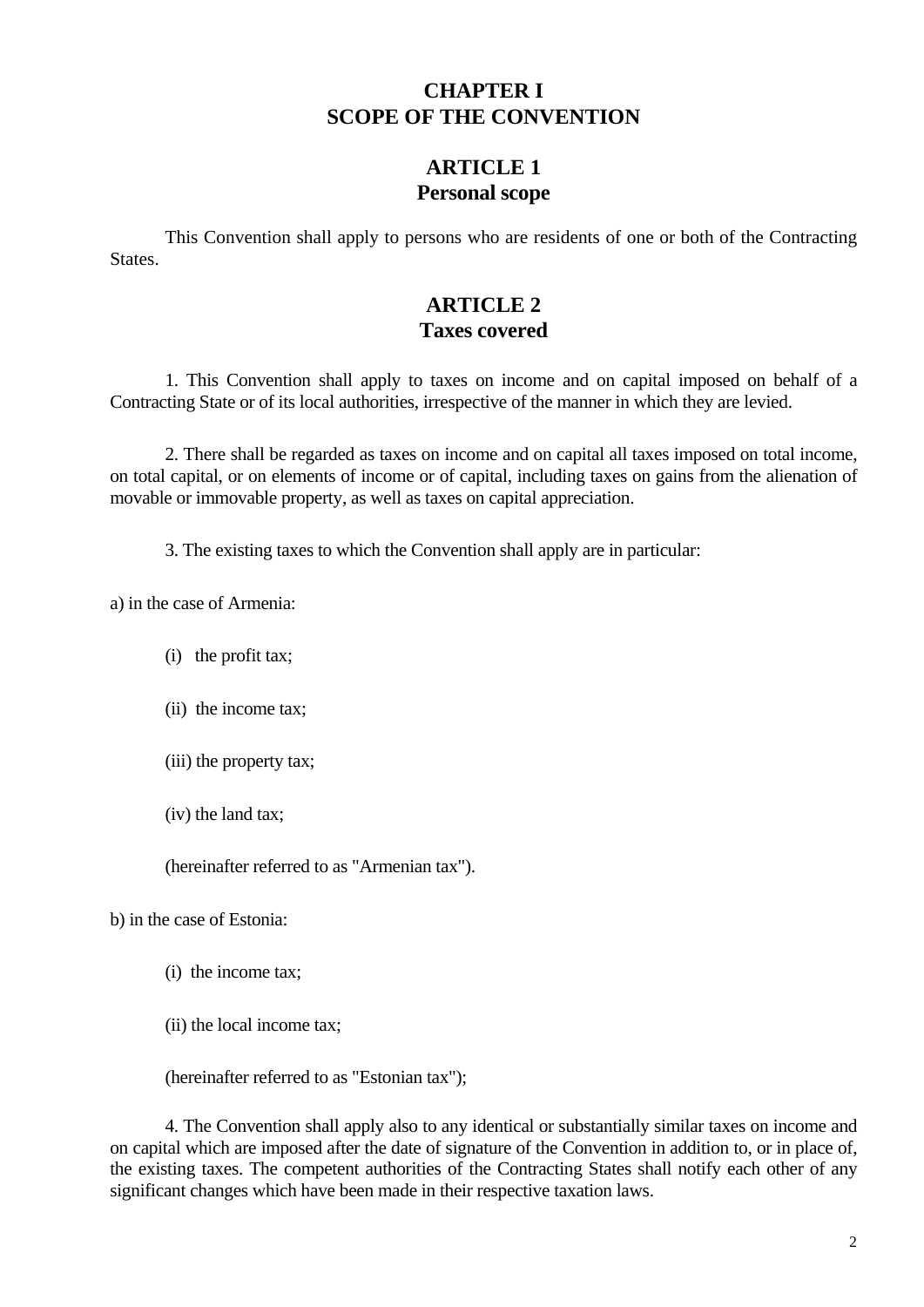# **CHAPTER II DEFINITIONS**

# **ARTICLE 3 General definitions**

1. For the purposes of this Convention, unless the context otherwise requires:

a) the terms "a Contracting State" and "the other Contracting State" mean Armenia or Estonia, as the context requires;

b) the term "Armenia" means the Republic of Armenia, and when used in the geographical sense means the territory, including internal waters over which the Republic of Armenia exercises its sovereign rights and jurisdiction in accordance with international law and internal legislation;

c) the term "Estonia" means the Republic of Estonia and, when used in the geographical sense, means the territory of Estonia and any other area adjacent to the territorial waters of Estonia within which under the laws of Estonia and in accordance with international law, the rights of Estonia may be exercised with respect to the sea bed and its sub-soil and their natural resources;

d) the term "person" includes an individual, a company and any other body of persons;

e) the term "company" means any body corporate or any entity which is treated as a body corporate for tax purposes;

f) the terms "enterprise of a Contracting State" and "enterprise of the other Contracting State" mean respectively an enterprise carried on by a resident of a Contracting State and an enterprise carried on by a resident of the other Contracting State;

g) the term "international traffic" means any transport by an aircraft operated by an enterprise of a Contracting State, except when the aircraft is operated solely between places in the other Contracting State:

h) the term "competent authority" means:

- (i) in the case of Armenia, Minister of Finance and Economy or his authorised representative;
- (ii) in the case of Estonia, the Minister of Finance or his authorised representative;

i) the term national means:

(i) any individual possessing the nationality of a Contracting State;

(ii) any legal person, partnership or association deriving its status as such from the laws in force in a Contracting State.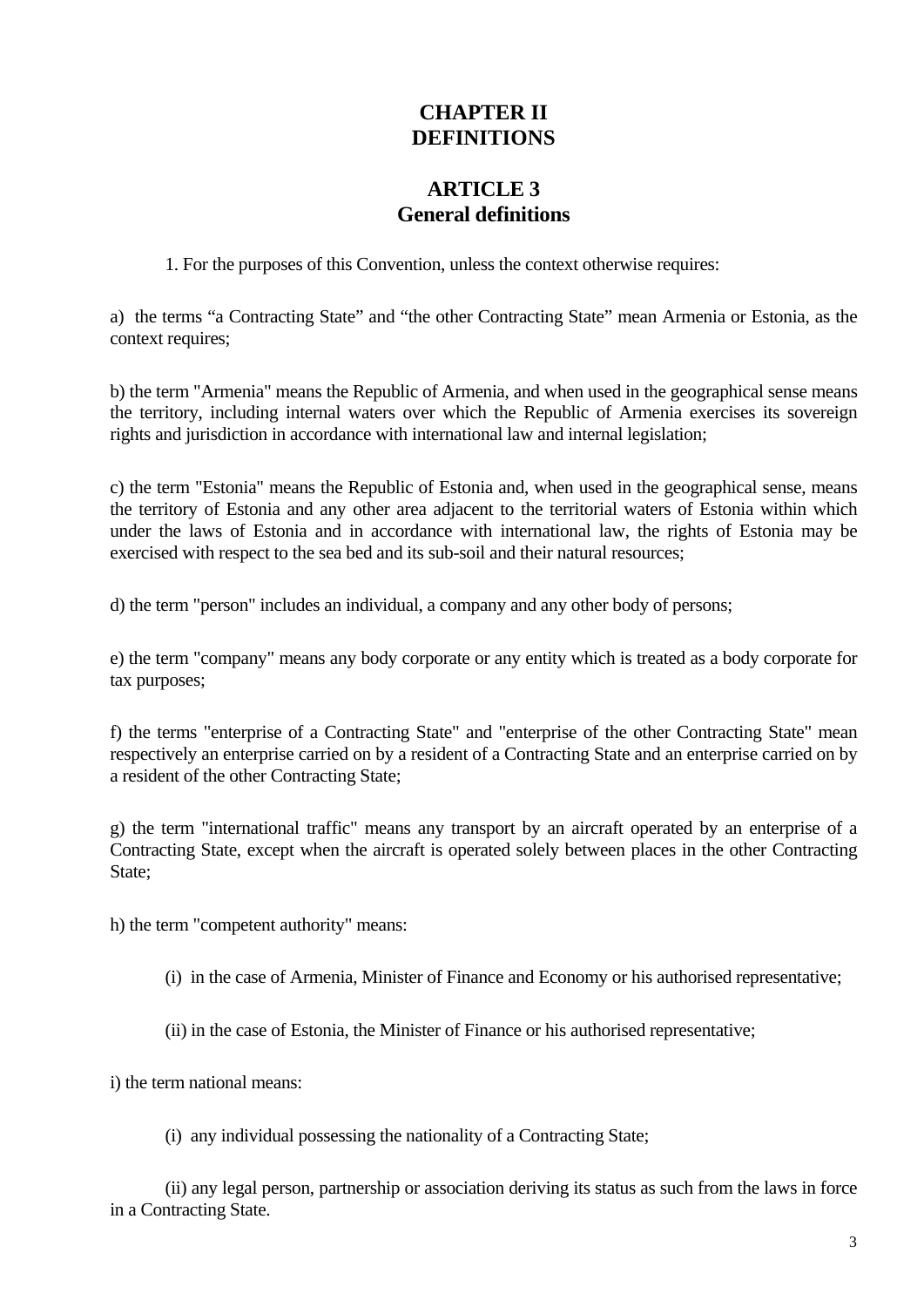2. As regards the application of the Convention at any time by a Contracting State, any term not defined therein shall, unless the context otherwise requires, have the meaning that it has at that time under the law of that State for the purposes of the taxes to which the Convention applies, any meaning under the applicable tax laws of that State prevailing over a meaning given to the term under other laws of that State.

### **ARTICLE 4 Resident**

1. For the purposes of this Convention, the term "resident of a Contracting State" means any person who, under the laws of that State, is liable to tax therein by reason of his domicile, place of incorporation, residence, place of management or any other criterion of a similar nature. The term also includes the Government of that Contracting State and a local authority thereof. But the term does not include any person who is liable to tax in that State in respect only of income from sources in that State or capital situated therein.

2. Where by reason of the provisions of paragraph 1 an individual is a resident of both Contracting States, then his status shall be determined as follows:

a) he shall be deemed to be a resident only of the State in which he has a permanent home available to him; if he has a permanent home available to him in both States, he shall be deemed to be a resident only of the State with which his personal and economic relations are closer (centre of vital interests);

b) if the State in which he has his centre of vital interests cannot be determined, or if he has not a permanent home available to him in either State, he shall be deemed to be a resident only of the State in which he has an habitual abode;

c) if he has an habitual abode in both States or in neither of them, he shall be deemed to be a resident only of the State of which he is a national;

d) if he is a national of both States or of neither of them, the competent authorities of the Contracting States shall settle the question by mutual agreement.

3. Where by reason of the provisions of paragraph 1 a person other than an individual is a resident of both Contracting States, then it shall be deemed to be a resident of the State under the laws of which it derives its status as such. The competent authorities of the Contracting States shall endeavour to settle the question by mutual agreement and determine the mode of application of the Convention to such person.

### **ARTICLE 5 Permanent establishment**

1. For the purposes of this Convention, the term "permanent establishment" means a fixed place of business through which the business of an enterprise is wholly or partly carried on.

2. The term "permanent establishment" includes especially: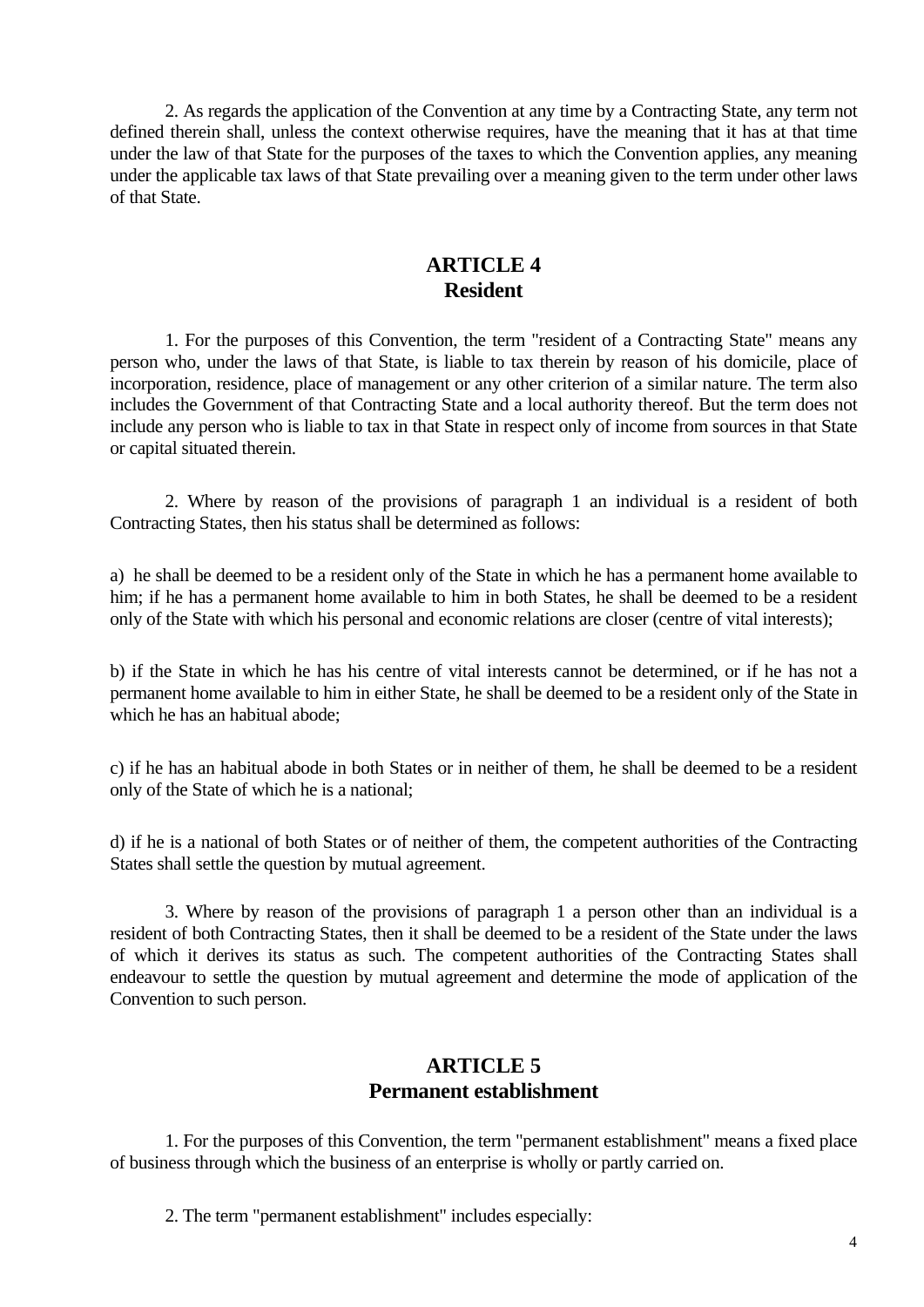a) a place of management;

b) a branch;

c) an office;

d) a factory;

e) a workshop, and

f) a mine, an oil or gas well, a quarry or any other place of exploration or extraction of natural resources.

3. A building site or construction or installation project or a supervisory activity connected therewith constitutes a permanent establishment only if it lasts more than nine months.

4. Notwithstanding the preceding provisions of this Article, the term "permanent establishment" shall be deemed not to include:

a) the use of facilities solely for the purpose of storage, display or delivery of goods or merchandise belonging to the enterprise;

b) the maintenance of a stock of goods or merchandise belonging to the enterprise solely for the purpose of storage, display or delivery;

c) the maintenance of a stock of goods or merchandise belonging to the enterprise solely for the purpose of processing by another enterprise;

d) the maintenance of a fixed place of business solely for the purpose of purchasing goods or merchandise or of collecting information, for the enterprise;

e) the maintenance of a fixed place of business solely for the purpose of carrying on, for the enterprise, any other activity of a preparatory or auxiliary character;

f) the maintenance of a fixed place of business solely for any combination of activities mentioned in subparagraphs a) to e)**,** provided that the overall activity of the fixed place of business resulting from this combination is of a preparatory or auxiliary character.

5. Notwithstanding the provisions of paragraphs 1 and 2, where a person - other than an agent of an independent status to whom paragraph 6 applies - is acting on behalf of an enterprise and has, and habitually exercises, in a Contracting State an authority to conclude contracts in the name of the enterprise, that enterprise shall be deemed to have a permanent establishment in that State in respect of any activities which that person undertakes for the enterprise, unless the activities of such person are limited to those mentioned in paragraph 4 which, if exercised through a fixed place of business, would not make this fixed place of business a permanent establishment under the provisions of that paragraph.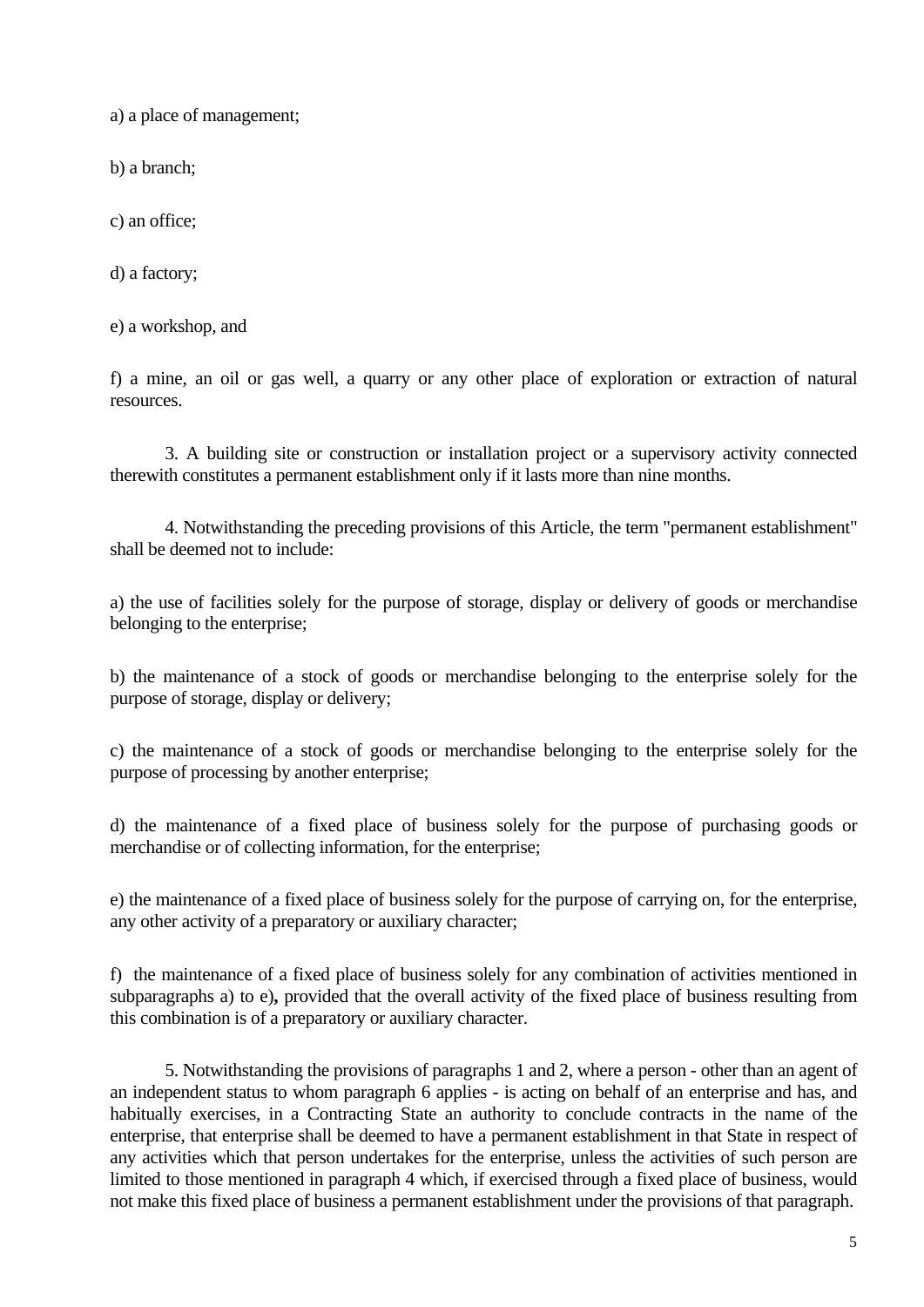6. An enterprise shall not be deemed to have a permanent establishment in a Contracting State merely because it carries on business in that State through a broker, general commission agent or any other agent of an independent status**,** provided that such persons are acting in the ordinary course of their business.

7. The fact that a company which is a resident of a Contracting State controls or is controlled by a company which is a resident of the other Contracting State, or which carries on business in that other State (whether through a permanent establishment or otherwise), shall not of itself constitute either company a permanent establishment of the other.

#### **CHAPTER III TAXATION OF INCOME**

#### **ARTICLE 6 Income from immovable property**

1. Income derived by a resident of a Contracting State from immovable property (including income from agriculture or forestry) situated in the other Contracting State may be taxed in that other State.

2. The term "immovable property" shall have the meaning which it has under the law of the Contracting State in which the property in question is situated. The provisions of this Convention relating to immovable property shall apply also to property accessory to immovable property, livestock and equipment used in agriculture and forestry, rights to which the provisions of general law respecting landed property apply, any option or similar right to acquire immovable property, usufruct of immovable property and rights to variable or fixed payments as consideration for the working of, or the right to work, mineral deposits, sources and other natural resources; ships, boats and aircraft shall not be regarded as immovable property.

3. The provisions of paragraph 1 shall apply to income derived from the direct use, letting, or use in any other form of immovable property, as well as income from the alienation of immovable property.

4. Where the ownership of shares or other corporate rights in a company entitles the owner of such shares or corporate rights to the enjoyment of immovable property held by the company, the income from the direct use, letting, or use in any other form of such right to enjoyment may be taxed in the Contracting State in which the immovable property is situated.

5. The provisions of paragraphs 1, 3 and 4 shall also apply to the income from immovable property of an enterprise and to income from immovable property used for the performance of independent personal services.

#### **ARTICLE 7 Business profits**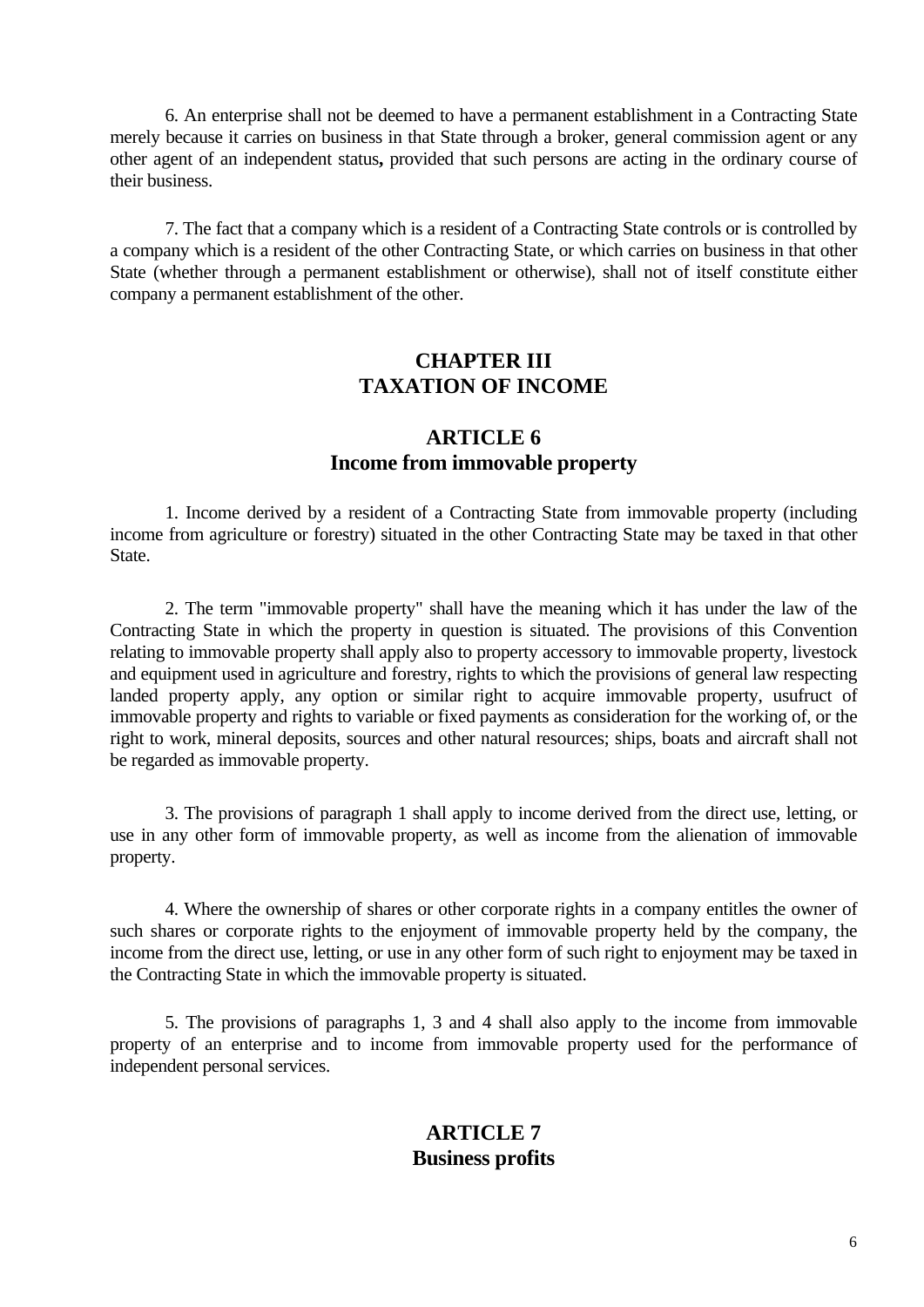1. The profits of an enterprise of a Contracting State shall be taxable only in that State unless the enterprise carries on business in the other Contracting State through a permanent establishment situated therein. If the enterprise carries on business as aforesaid, the profits of the enterprise may be taxed in the other State but only so much of them as is attributable to that permanent establishment.

2. Subject to the provisions of paragraph 3, where an enterprise of a Contracting State carries on business in the other Contracting State through a permanent establishment situated therein, there shall in each Contracting State be attributed to that permanent establishment the profits which it might be expected to make if it were a distinct and separate enterprise engaged in the same or similar activities under the same or similar conditions and dealing wholly independently with the enterprise of which it is a permanent establishment.

3. In determining the profits of a permanent establishment, there shall be allowed as deductions expenses which are incurred for the purposes of the permanent establishment, including executive and general administrative expenses so incurred, whether in the State in which the permanent establishment is situated or elsewhere.

4. Insofar as it has been customary in a Contracting State to determine the profits to be attributed to a permanent establishment on the basis of an apportionment of the total profits of the enterprise to its various parts, nothing in paragraph 2 shall preclude that Contracting State from determining the profits to be taxed by such an apportionment as may be customary; the method of apportionment adopted shall, however, be such that the result shall be in accordance with the principles contained in this Article.

5. No profits shall be attributed to a permanent establishment by reason of the mere purchase by that permanent establishment of goods or merchandise for the enterprise.

6. For the purposes of the preceding paragraphs, the profits to be attributed to the permanent establishment shall be determined by the same method year by year unless there is good and sufficient reason to the contrary.

7. Where profits include items of income which are dealt with separately in other Articles of this Convention, then the provisions of those Articles shall not be affected by the provisions of this Article.

8. Nothing in this Article shall prevent a Contracting State from applying its law relating to the taxation of any person who carries on the business of insurance.

#### **ARTICLE 8 Air transport**

1. Profits of an enterprise of a Contracting State from the operation of aircraft in international traffic shall be taxable only in that State.

2. The provisions of paragraph 1 shall also apply to profits from the participation in a pool, a joint business or an international operating agency, but only so much of it which is attributable to its participation in joint operation.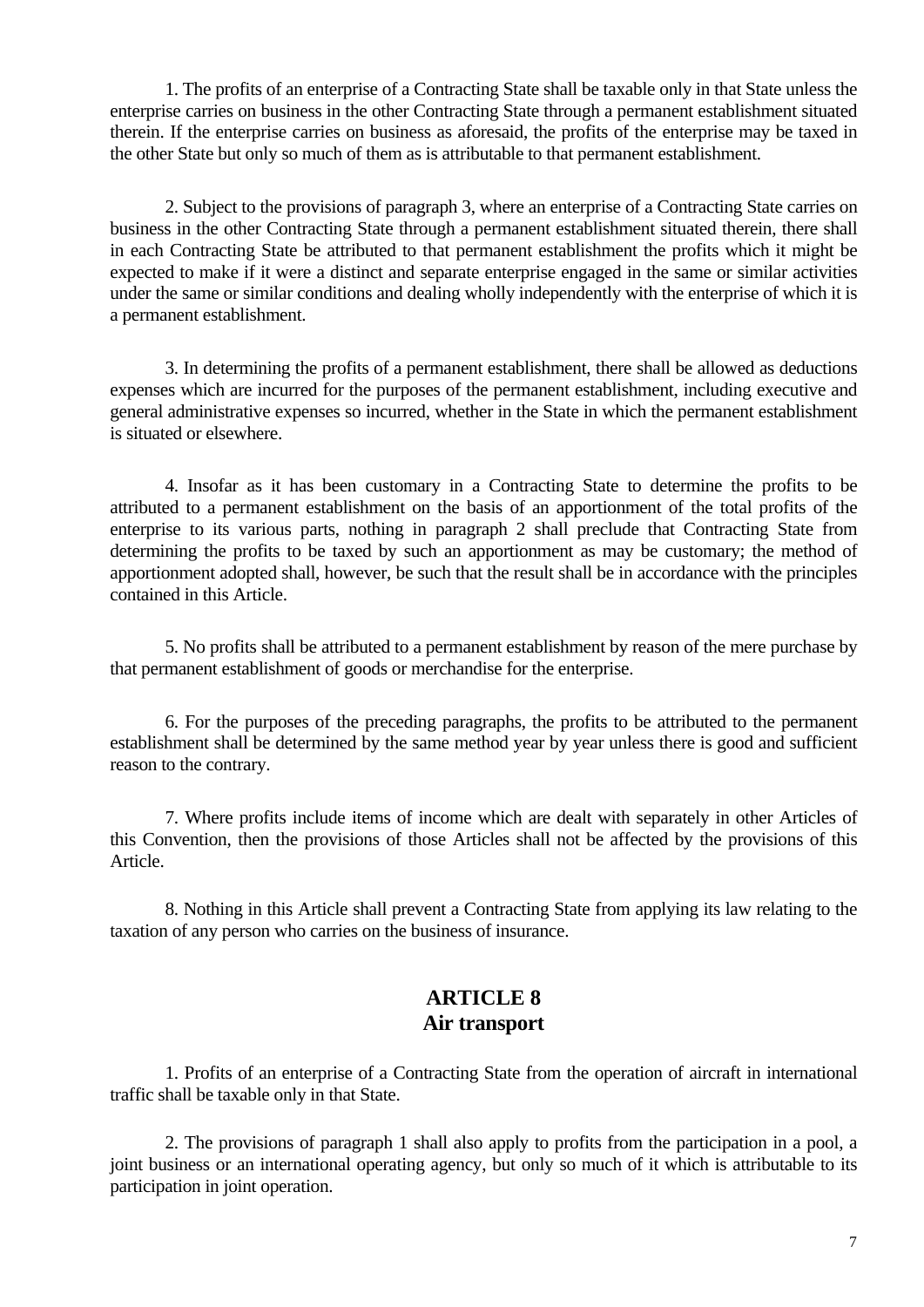## **ARTICLE 9 Associated enterprises**

1. Where

a) an enterprise of a Contracting State participates directly or indirectly in the management, control or capital of an enterprise of the other Contracting State, or

b) the same persons participate directly or indirectly in the management, control or capital of an enterprise of a Contracting State and an enterprise of the other Contracting State,

and in either case conditions are made or imposed between the two enterprises in their commercial or financial relations which differ from those which would be made between independent enterprises, then

any profits which would, but for those conditions, have accrued to one of the enterprises, but, by reason of those conditions, have not so accrued, may be included in the profits of that enterprise and taxed accordingly.

2. Where a Contracting State includes in the profits of an enterprise of that State - and taxes accordingly - profits on which an enterprise of the other Contracting State has been charged to tax in that other State and the profits so included are profits which would have accrued to the enterprise of the first-mentioned State if the conditions made between the two enterprises had been those which would have been made between independent enterprises, then that other State shall make an appropriate adjustment to the amount of the tax charged therein on those profits. In determining such adjustment, due regard shall be had to the other provisions of this Convention and the competent authorities of the Contracting States shall if necessary consult each other.

### **ARTICLE 10 Dividends**

1. Dividends paid by a company which is a resident of a Contracting State to a resident of the other Contracting State may be taxed in that other State.

2. However, such dividends may also be taxed in the Contracting State of which the company paying the dividends is a resident and according to the laws of that State, but if the beneficial owner of the dividends is a resident of the Contracting State, the tax so charged shall not exceed:

a) 5 per cent of the gross amount of the dividends if the beneficial owner is a company (other than a partnership) which holds directly at least 25 per cent of the capital of the company paying the dividends;

b) 15 per cent of the gross amount of the dividends in all other cases.

This paragraph shall not affect the taxation of the company in respect of the profits out of which the dividends are paid.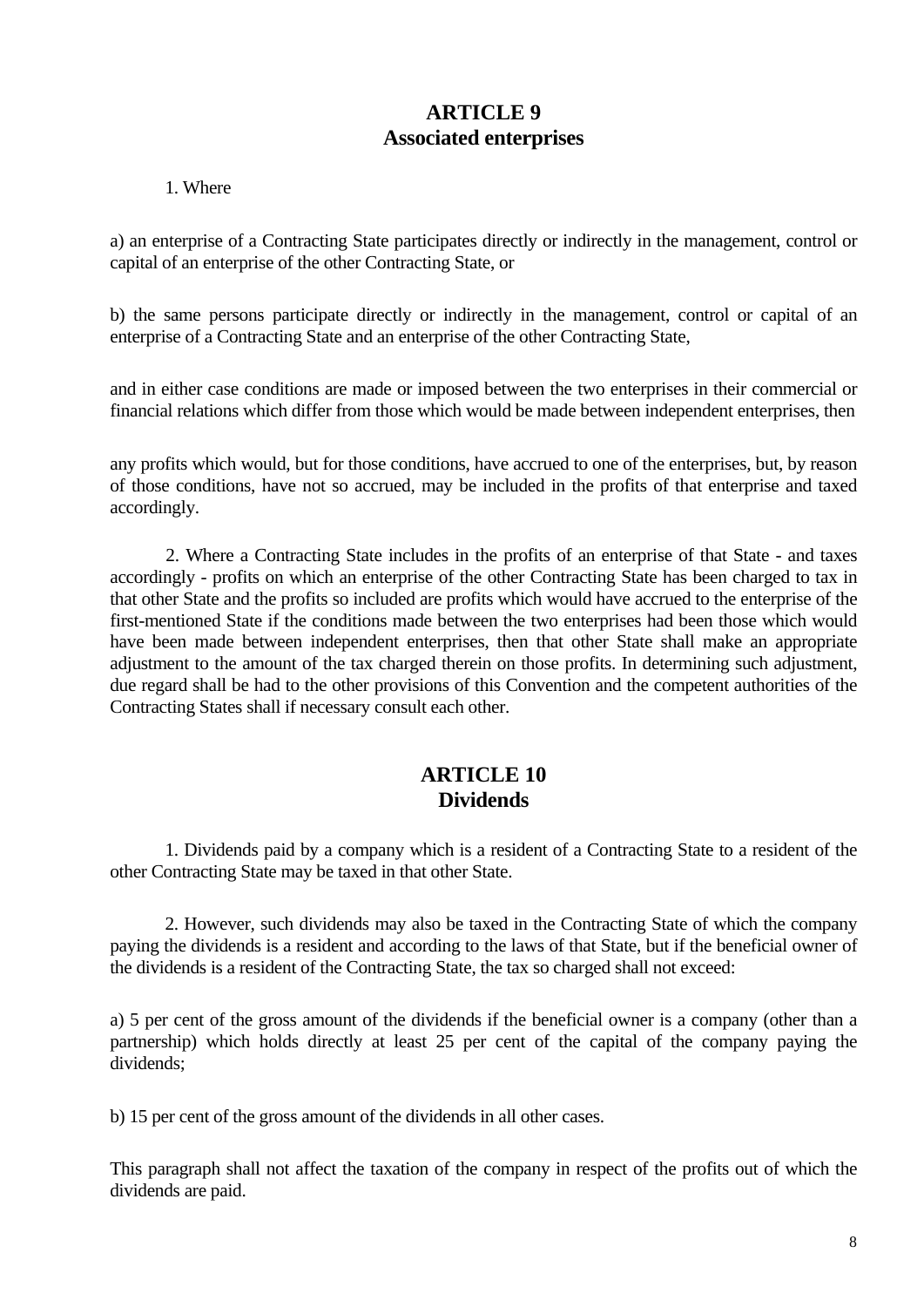3. The term "dividends" as used in this Article means income from shares, or other rights, not being debt-claims, participating in profits, as well as income from other corporate rights which is subjected to the same taxation treatment as income from shares by the taxation laws of the State of which the company making the distribution is a resident.

4. The provisions of paragraphs 1 and 2 shall not apply if the beneficial owner of the dividends, being a resident of a Contracting State, carries on business in the other Contracting State of which the company paying the dividends is a resident, through a permanent establishment situated therein, or performs in that other State independent personal services from a fixed base situated therein, and the holding in respect of which the dividends are paid is effectively connected with such permanent establishment or fixed base. In such case the provisions of Article 7 (Business Profits) or Article 14 (Independent Personal Services), as the case may be, shall apply.

5. Where a company which is a resident of a Contracting State derives profits or income from the other Contracting State, that other State may not impose any tax on the dividends paid by the company, except insofar as such dividends are paid to a resident of that other State or insofar as the holding in respect of which the dividends are paid is effectively connected with a permanent establishment or a fixed base situated in that other State, nor subject the company's undistributed profits to a tax on the company's undistributed profits, even if the dividends paid or the undistributed profits consist wholly or partly of profits or income arising in such other State.

#### **ARTICLE 11 Interest**

1. Interest arising in a Contracting State and paid to a resident of the other Contracting State may be taxed in that other State.

2. However, such interest may also be taxed in the Contracting State in which it arises and according to the laws of that State, but if the beneficial owner of the interest is a resident of the Contracting State, the tax so charged shall not exceed 10 per cent of the gross amount of the interest.

3. Notwithstanding the provisions of paragraph 2, interest arising in a Contracting State, derived and beneficially owned by the Government of the other Contracting State, including local authorities thereof, the Central Bank or any financial institution wholly owned by that Government, or interest derived on loans guaranteed by that Government shall be exempt from tax in the first-mentioned State.

4. The term "interest" as used in this Article means income from debt-claims of every kind, whether or not secured by mortgage, and whether or not carrying a right to participate in the debtor's profits, and in particular, income from government securities and income from bonds or debentures, including premiums and prizes attaching to such securities, bonds or debentures. Penalty charges for late payment shall not be regarded as interest for the purpose of this Article.

5. The provisions of paragraphs 1, 2 and 3 shall not apply if the beneficial owner of the interest, being a resident of a Contracting State, carries on business in the other Contracting State in which the interest arises, through a permanent establishment situated therein, or performs in that other State independent personal services from a fixed base situated therein, and the debt-claim in respect of which the interest is paid is effectively connected with such permanent establishment or fixed base. In such case the provisions of Article 7 (Business Profits) or Article 14 (Independent Personal Services), as the case may be, shall apply.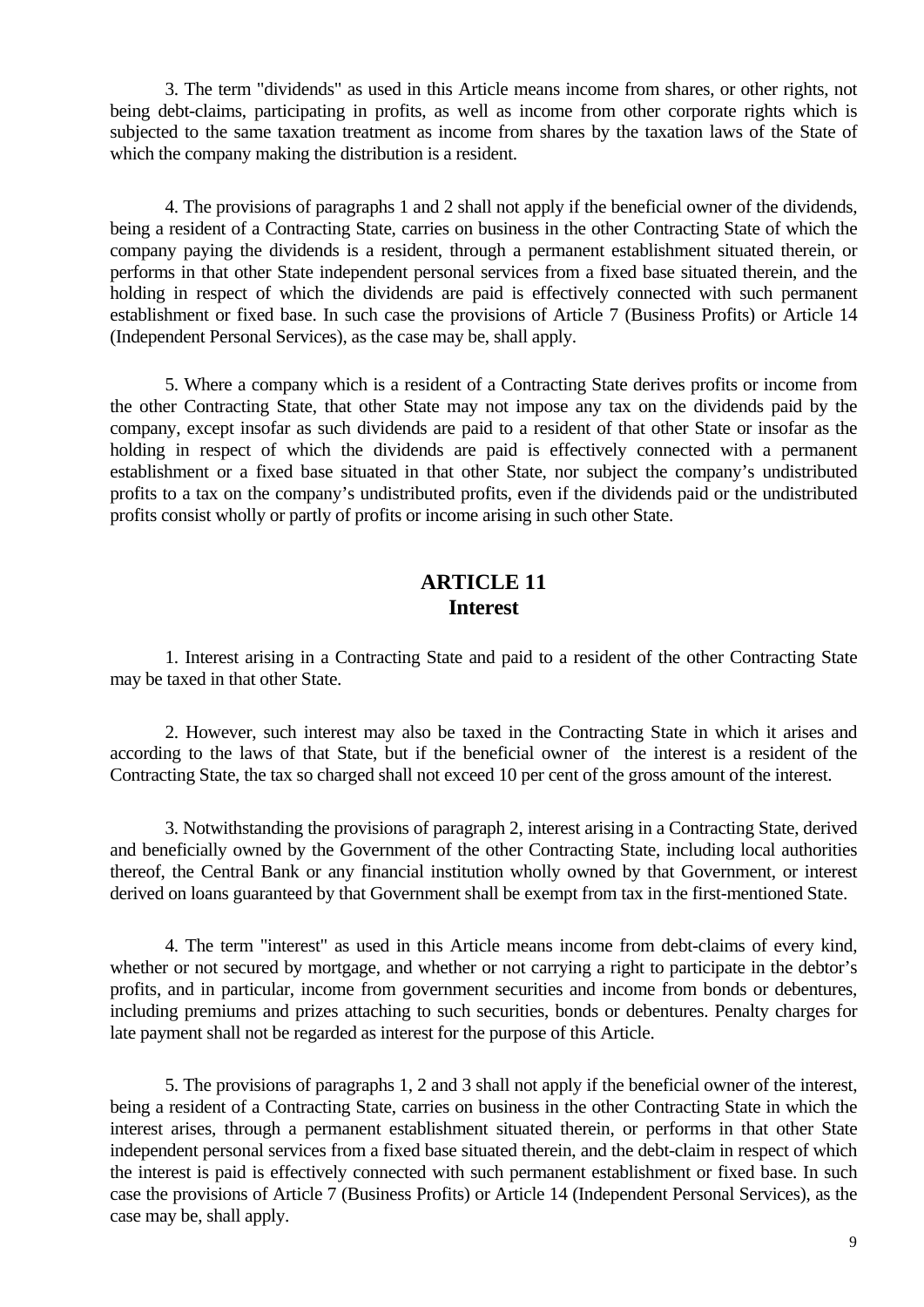6. Interest shall be deemed to arise in a Contracting State when the payer is a resident of that State. Where, however, the person paying the interest, whether he is a resident of a Contracting State or not, has in a Contracting State a permanent establishment or a fixed base in connection with which the indebtedness on which the interest is paid was incurred, and such interest is borne by such permanent establishment or fixed base, then such interest shall be deemed to arise in the State in which the permanent establishment or fixed base is situated.

7. Where, by reason of a special relationship between the payer and the beneficial owner or between both of them and some other person, the amount of the interest, having regard to the debtclaim for which it is paid, exceeds the amount which would have been agreed upon by the payer and the beneficial owner in the absence of such relationship, the provisions of this Article shall apply only to the last-mentioned amount. In such case, the excess part of the payments shall remain taxable according to the laws of each Contracting State, due regard being had to the other provisions of this Convention.

# **ARTICLE 12 Royalties**

1. Royalties arising in a Contracting State and paid to a resident of the other Contracting State may be taxed in that other State.

2. However, such royalties may also be taxed in the Contracting State in which they arise and according to the laws of that State, but if the beneficial owner of the royalties is a resident of the Contracting State, the tax so charged shall not exceed 10 per cent of the gross amount of the royalties.

3. The term "royalties" as used in this Article means payments of any kind received as a consideration for the use of, or the right to use, any copyright of literary, artistic or scientific work (including cinematograph films and films or tapes for radio or television broadcasting), any patent, trade mark, design or model, plan, secret formula or process, or for the use of, or the right to use, industrial, commercial, or scientific equipment, or for information concerning industrial, commercial or scientific experience.

4. The provisions of paragraphs 1 and 2 shall not apply if the beneficial owner of the royalties, being a resident of a Contracting State, carries on business in the other Contracting State in which the royalties arise, through a permanent establishment situated therein, or performs in that other State independent personal services from a fixed base situated therein, and the right or property in respect of which the royalties are paid is effectively connected with such permanent establishment or fixed base. In such case the provisions of Article 7 (Business Profits) or Article 14 (Independent Personal Services), as the case may be, shall apply.

5. Royalties shall be deemed to arise in a Contracting State when the payer is a resident of that State. Where, however, the person paying the royalties, whether he is a resident of a Contracting State or not, has in a Contracting State a permanent establishment or a fixed base in connection with which the liability to pay the royalties was incurred, and such royalties are borne by such permanent establishment or fixed base, then such royalties shall be deemed to arise in the State in which the permanent establishment or fixed base is situated.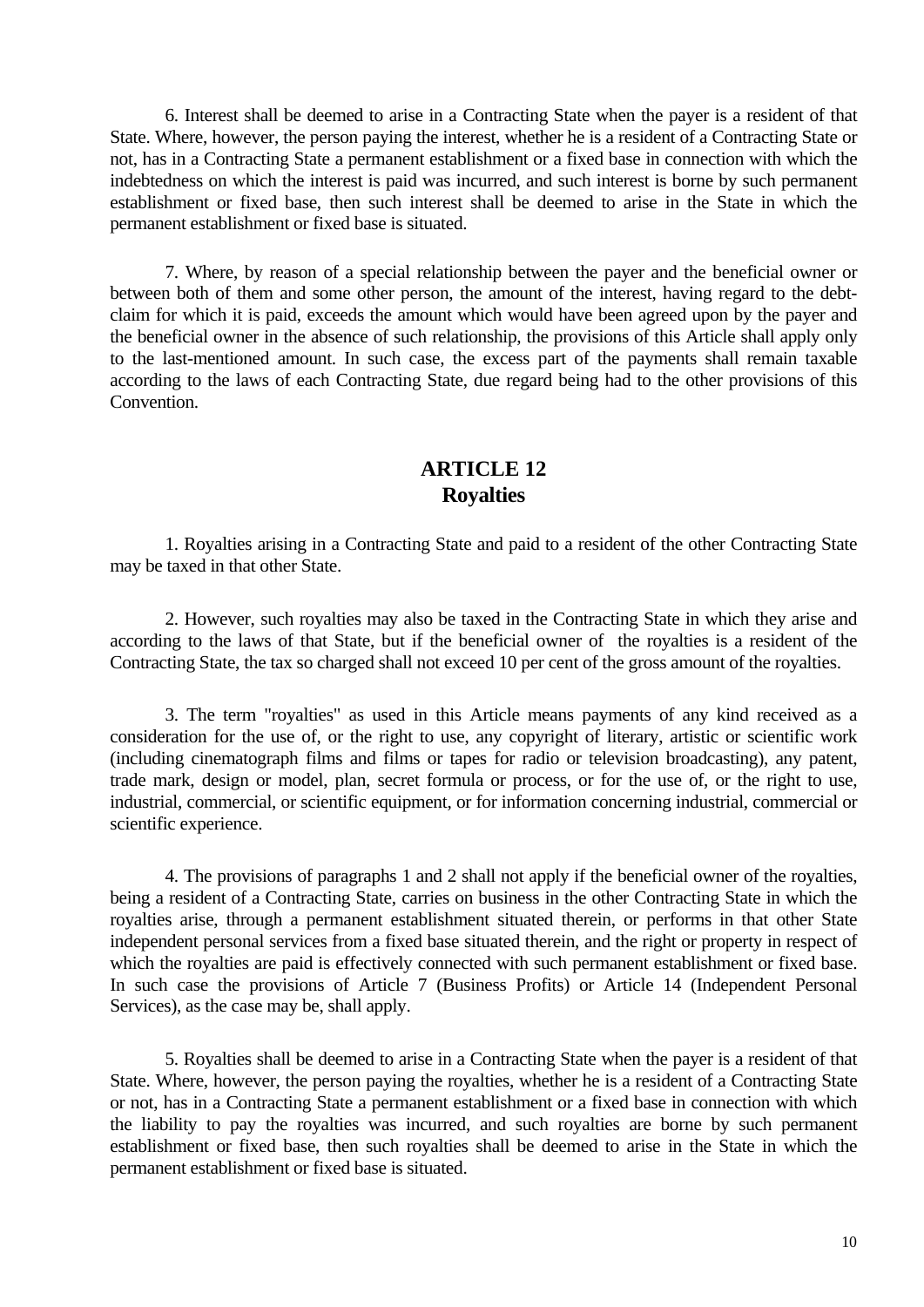6. Where, by reason of a special relationship between the payer and the beneficial owner or between both of them and some other person, the amount of the royalties, having regard to the use, right or information for which they are paid, exceeds the amount which would have been agreed upon by the payer and the beneficial owner in the absence of such relationship, the provisions of this Article shall apply only to the last-mentioned amount. In such case, the excess part of the payments shall remain taxable according to the laws of each Contracting State, due regard being had to the other provisions of this Convention.

### **ARTICLE 13 Capital gains**

1. Gains derived by a resident of a Contracting State from the alienation of immovable property referred to in Article 6 (Income from Immovable Property) and situated in the other Contracting State may be taxed in that other State.

2. Gains derived by a resident of a Contracting State from the alienation of shares in a company the assets of which consist mainly of immovable property referred to in Article 6 (Income from Immovable Property) and situated in the other Contracting State may be taxed in that other State.

3. Gains from the alienation of movable property forming part of the business property of a permanent establishment which an enterprise of a Contracting State has in the other Contracting State or of movable property pertaining to a fixed base available to a resident of a Contracting State in the other Contracting State for the purpose of performing independent personal services, including such gains from the alienation of such a permanent establishment (alone or with the whole enterprise) or of such fixed base, may be taxed in that other State.

4. Gains derived by an enterprise of a Contracting State from the alienation of operated in international traffic by that enterprise or movable property pertaining to the operation of such aircraft shall be taxable only in that State.

5. Gains from the alienation of any property other than that referred to in paragraphs 1, 2, 3 and 4 shall be taxable only in the Contracting State of which the alienator is a resident.

#### **ARTICLE 14 Independent personal services**

1. Income derived by an individual who is a resident of a Contracting State in respect of professional services or other activities of an independent character shall be taxable only in that State unless he has a fixed base (fixed place regularly available to him for the purpose of performing his activities) in the other Contracting State. If he has such a fixed base, the income may be taxed in the other Contracting State but only so much of it as is attributable to that fixed base. For this purpose, where an individual who is a resident of a Contracting State stays in the other Contracting State for a period or periods exceeding in the aggregate 183 days in any twelve month period commencing or ending in the fiscal year concerned, he shall be deemed to have a fixed base regularly available to him in that other State and the income that is derived from his activities referred to above that are performed in that other State shall be attributable to that fixed base.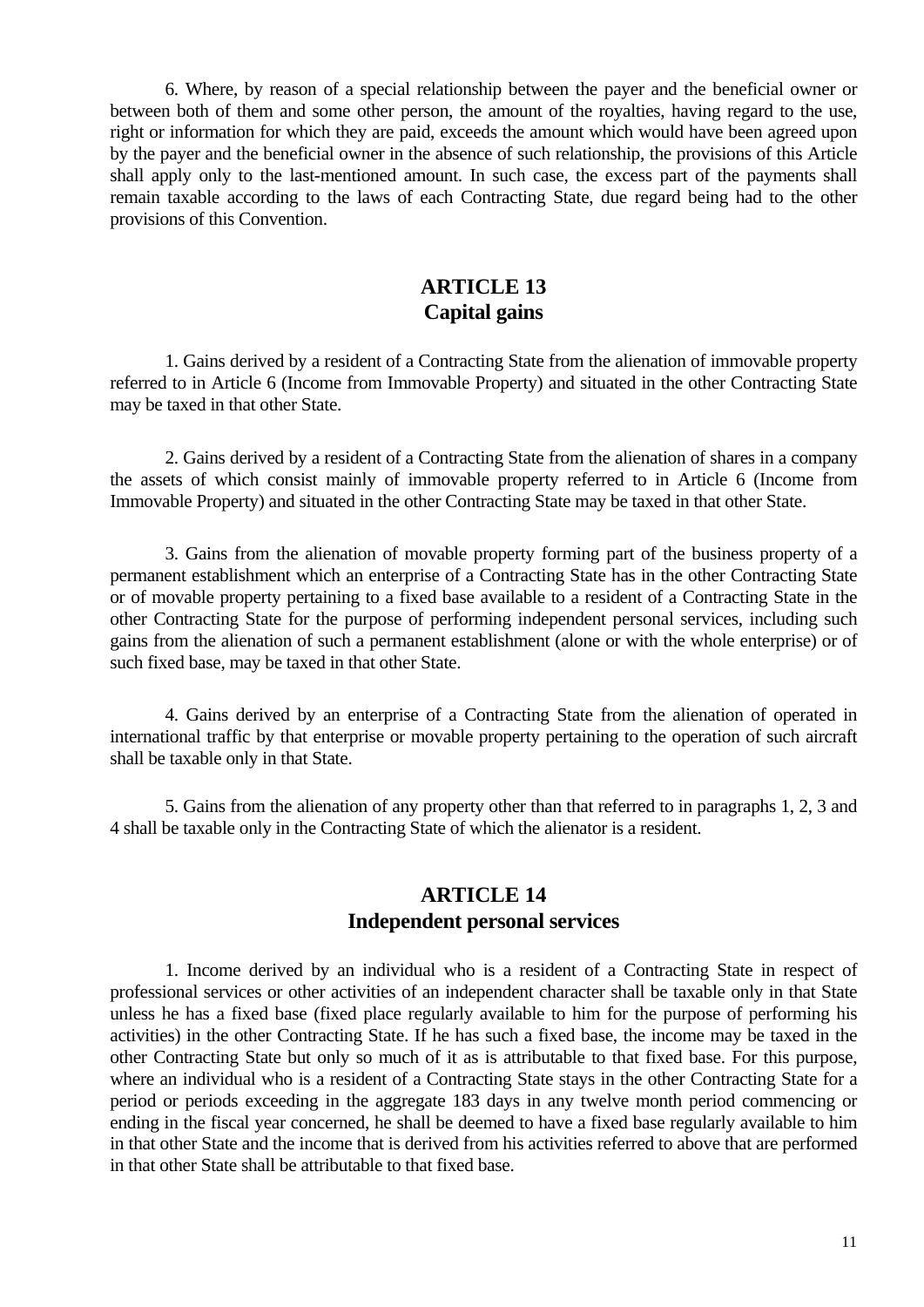2. The term "professional services" includes especially independent scientific, literary, artistic, educational or teaching activities as well as the independent activities of physicians, lawyers, engineers, architects, dentists and accountants.

#### **ARTICLE 15 Dependent personal services**

1. Subject to the provisions of Article 16 (Director's Fees), 18 (Pensions) and 19 (Government Service), salaries, wages and other similar remuneration derived by a resident of a Contracting State in respect of an employment shall be taxable only in that State unless the employment is exercised in the other Contracting State. If the employment is so exercised, such remuneration as is derived therefrom may be taxed in that other State.

2. Notwithstanding the provisions of paragraph 1, remuneration derived by a resident of a Contracting State in respect of an employment exercised in the other Contracting State shall be taxable only in the first-mentioned State if:

a) the recipient is present in the other State for a period or periods not exceeding in the aggregate 183 days in any twelve month period commencing or ending in the fiscal year concerned, and

b) the remuneration is paid by, or on behalf of, an employer who is not a resident of the other State, and

c) the remuneration is not borne by a permanent establishment or fixed base which the employer has in the other State.

3. Notwithstanding the preceding provisions of this Article, remuneration derived in respect of an employment exercised aboard an aircraft operated in international traffic by an enterprise of a Contracting State may be taxed in that State.

#### **ARTICLE 16 Directors' fees**

Directors' fees and other similar remuneration derived by a resident of a Contracting State in his capacity as a member of the board of directors or any other similar organ of a company which is a resident of the other Contracting State may be taxed in that other State.

#### **ARTICLE 17 Entertainers and sportsmen**

1. Notwithstanding the provisions of Articles 14 (Independent Personal Services) and 15 (Dependent Personal Services), income derived by a resident of a Contracting State as an entertainer, such as a theatre, motion picture, radio or television artiste, or a musician, or as a sportsman, from his personal activities as such exercised in the other Contracting State, may be taxed in that other State.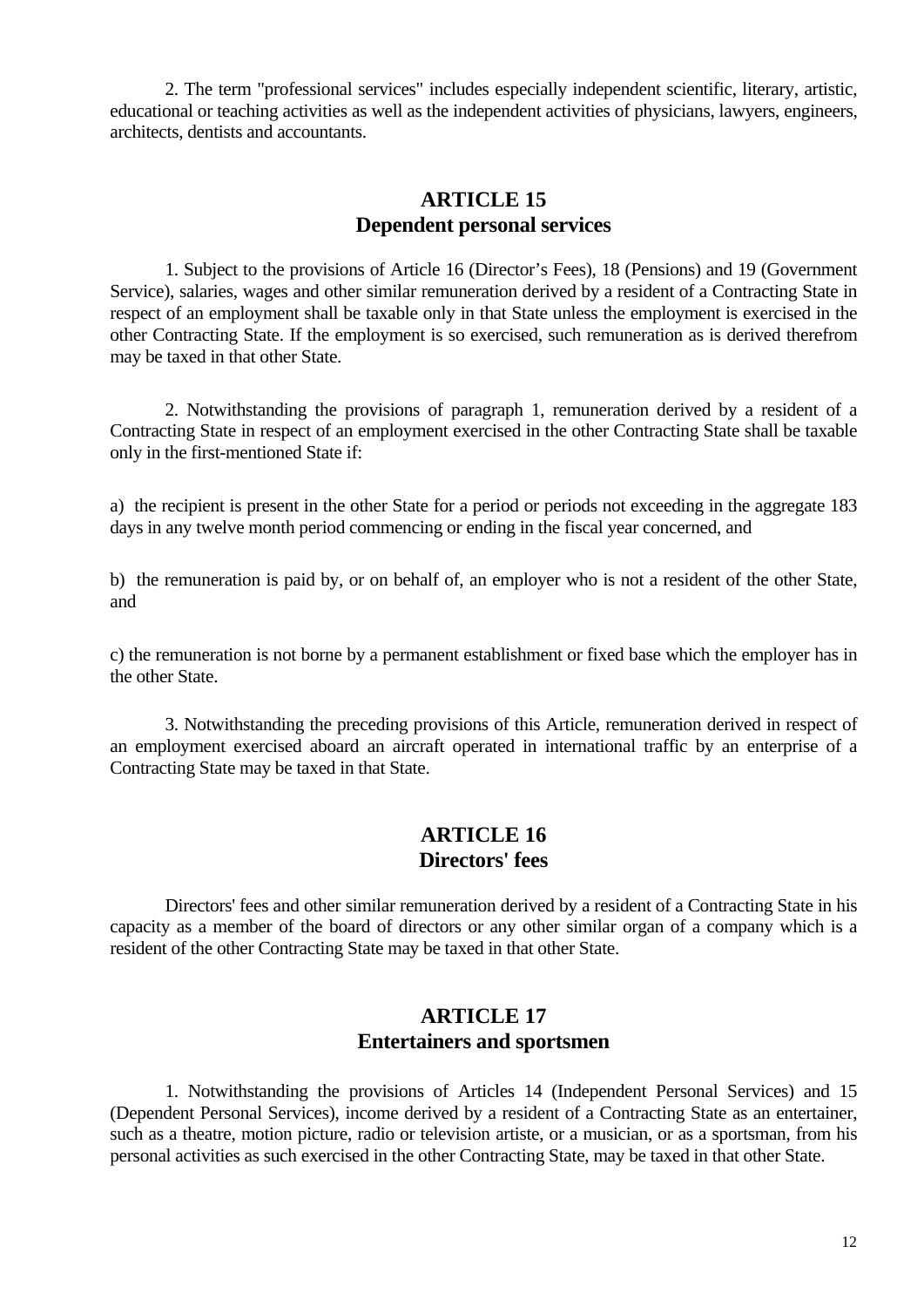2. Where income in respect of personal activities exercised by an entertainer or a sportsman in his capacity as such accrues not to the entertainer or sportsman himself but to another person, that income may, notwithstanding the provisions of Articles 7 (Business Profits), 14 (Independent Personal Services) and 15 (Dependent Personal Services), be taxed in the Contracting State in which the activities of the entertainer or sportsman are exercised.

3. The provisions of paragraphs 1 and 2 shall not apply to income derived from activities exercised in a Contracting State by an entertainer or a sportsman if the visit to that State is wholly or mainly supported by public funds of one or both of the Contracting States or local authorities thereof. In such case, the income shall be taxable only in the Contracting State of which the entertainer or sportsman is a resident.

#### **ARTICLE 18 Pensions**

Subject to the provisions of paragraph 2 of Article 19 (Government Service), pensions and other similar remuneration (including pensions and other similar payments made under the social security legislation) paid to a resident of a Contracting State in consideration of past employment shall be taxable only in that State.

#### **ARTICLE 19 Government service**

1. a) Salaries, wages and other similar remuneration, other than a pension, paid by a Contracting State or a local authority thereof to an individual in respect of services rendered to that State or authority shall be taxable only in that State.

b) However, such salaries, wages and other similar remuneration shall be taxable only in the other Contracting State if the services are rendered in that State and the individual is a resident of that State who:

(i) is a national of that State; or

(ii) did not become a resident of that State solely for the purpose of rendering the services.

2. a) Any pension paid by, or out of funds created by, a Contracting State or a local authority thereof to an individual in respect of services rendered to that State or authority shall be taxable only in that State.

b) However, such pension shall be taxable only in the other Contracting State if the individual is a resident of, and a national of, that State.

3. The provisions of Articles 15 (Dependent Personal Services), 16 (Director`s Fees) and 18 (Pensions) shall apply to salaries, wages and other similar remuneration, and to pensions, in respect of services rendered in connection with a business carried on by a Contracting State or a local authority thereof.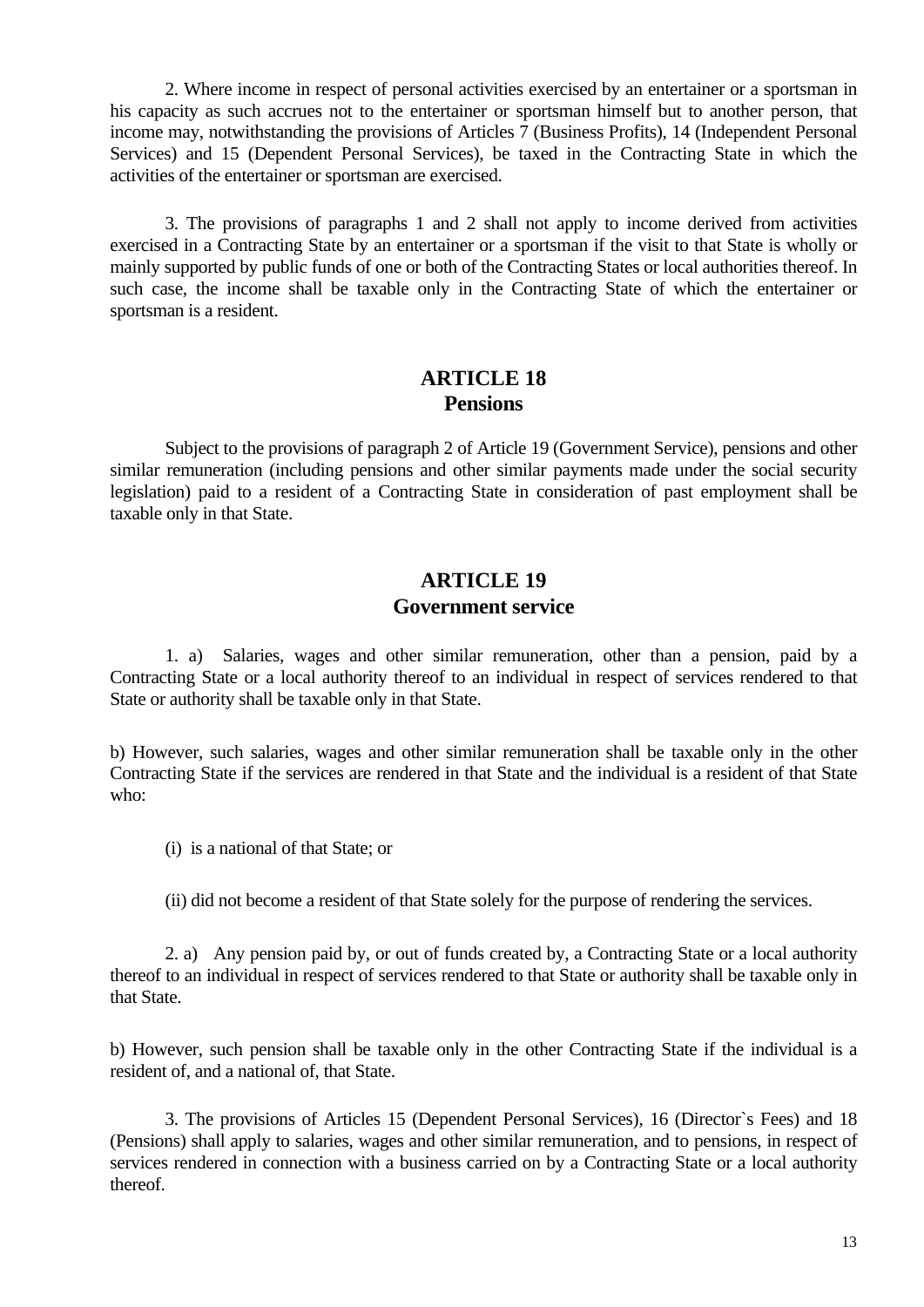#### **ARTICLE 20 Students**

Payments which a student, an apprentice or a trainee who is or was immediately before visiting a Contracting State a resident of the other Contracting State and who is present in the first-mentioned State solely for the purpose of his education or training receives for the purpose of his maintenance, education or training shall not be taxed in that State, provided that such payments arise from sources outside that State.

# **ARTICLE 21 Other income**

1. Items of income of a resident of a Contracting State, wherever arising, not dealt with in the foregoing Articles of this Convention shall be taxable only in that State.

2. The provisions of paragraph 1 shall not apply to income, other than income from immovable property as defined in paragraph 2 of Article 6 (Income from Immovable Property), if the recipient of such income, being a resident of a Contracting State, carries on business in the other Contracting State through a permanent establishment situated therein, or performs in that other State independent personal services from a fixed base situated therein, and the right or property in respect of which the income is paid is effectively connected with such permanent establishment or fixed base. In such case the provisions of Article 7 (Business Profits) or Article 14 (Independent Personal Services), as the case may be, shall apply.

### **CHAPTER IV TAXATION OF CAPITAL**

### **ARTICLE 22 Capital**

1. Capital represented by immovable property referred to in Article 6 (Income from Immovable Property), owned by a resident of a Contracting State and situated in the other Contracting State, may be taxed in that other State.

2. Capital represented by movable property forming part of the business property of a permanent establishment which an enterprise of a Contracting State has in the other Contracting State or by movable property pertaining to a fixed base available to a resident of a Contracting State in the other Contracting State for the purpose of performing independent personal services, may be taxed in that other State.

3. Capital represented by aircraft operated in international traffic by an enterprise of a Contracting State, and by movable property pertaining to the operation of such aircraft, shall be taxable only in that State.

4. All other elements of capital of a resident of a Contracting State shall be taxable only in that State.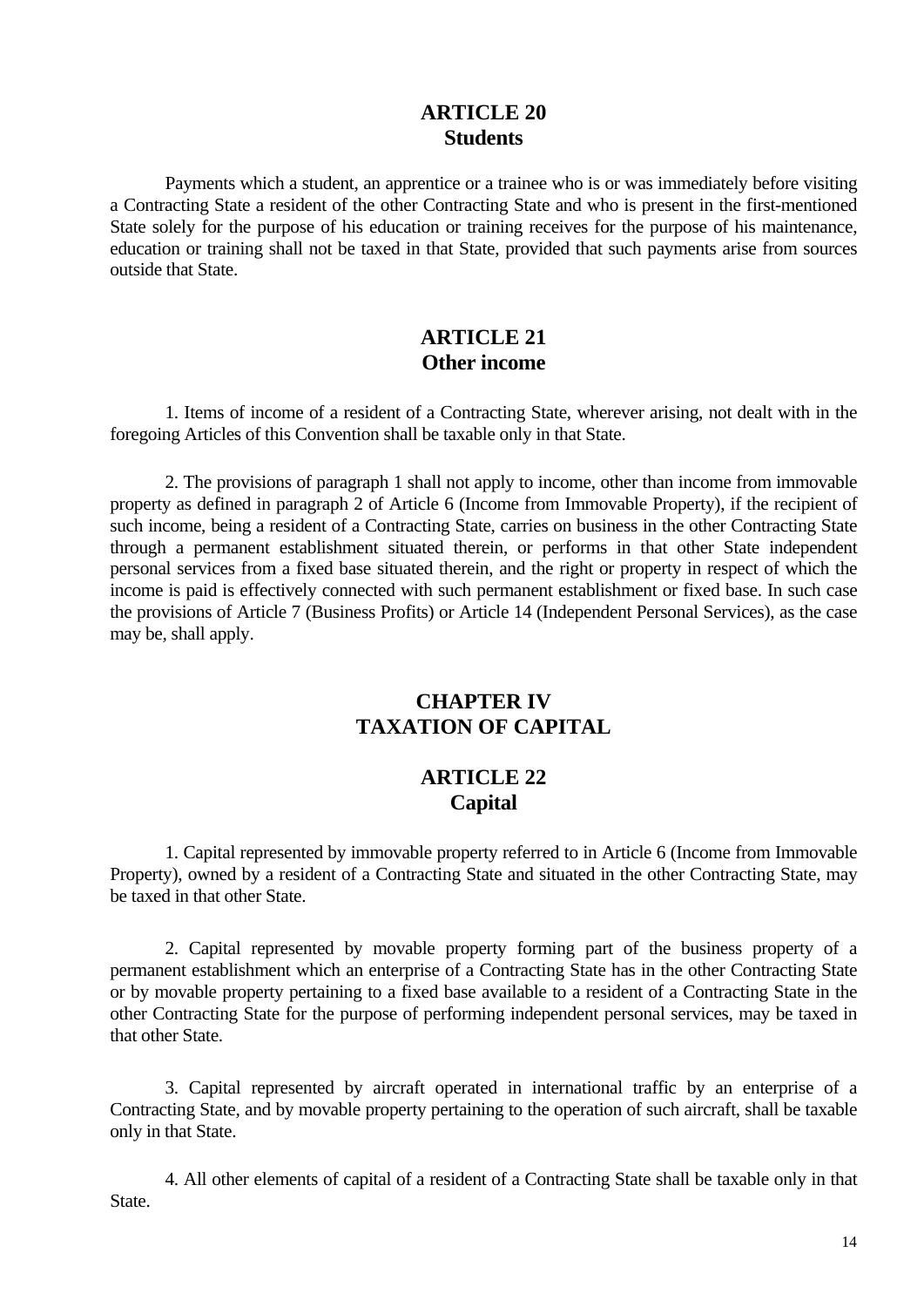# **CHAPTER V METHODS FOR ELIMINATION OF DOUBLE TAXATION**

# **ARTICLE 23 Elimination of double taxation**

1. In the case of Estonia, double taxation shall be eliminated as follows:

a) Where a resident of Estonia derives income or owns capital which in accordance with this Convention, may be taxed in Armenia, unless a more favourable treatment is provided in its domestic law, Estonia shall allow:

(i) as a deduction from the tax on the income of that resident, an amount equal to the income tax paid thereon in Armenia;

(ii) as a deduction from the tax on the capital of that resident, an amount equal to the capital tax paid thereon in Armenia.

Such deduction in either case shall not, however, exceed that part of the income tax or capital tax in Estonia as computed before the deduction is given, which is attributable, as the case may be, to the income or the capital which may be taxed in Armenia.

b) For the purpose of subparagraph a), where a company that is a resident of Estonia receives a dividend from a company that is a resident of Armenia in which it owns at least 10 per cent of its shares having full voting rights, the tax paid in Armenia shall include not only the tax paid on the dividend, but also the appropriate portion of the tax paid on the underlying profits of the company out of which the dividend was paid.

2. In the case of Armenia, double taxation shall be eliminated as follows:

a) Where a resident of Armenia derives income or owns capital which in accordance with the provisions of this Convention, may be taxed in Estonia, Armenia shall allow:

i) as a deduction from the tax on the income of that resident, an amount equal to the income tax paid in Estonia;

ii) as a deduction from the tax on the capital of that resident, an amount equal to the capital tax paid in Estonia.

Such deduction in either case shall not, however, exceed that part of the income tax or capital tax as computed before the deduction is given, which is attributable, as the case may be, to the income or the capital which may be taxed in Estonia.

b) Where in accordance with any provision of this Convention income derived or capital owned by a resident of Armenia is exempt from tax in Armenia, Armenia may nevertheless, in calculating the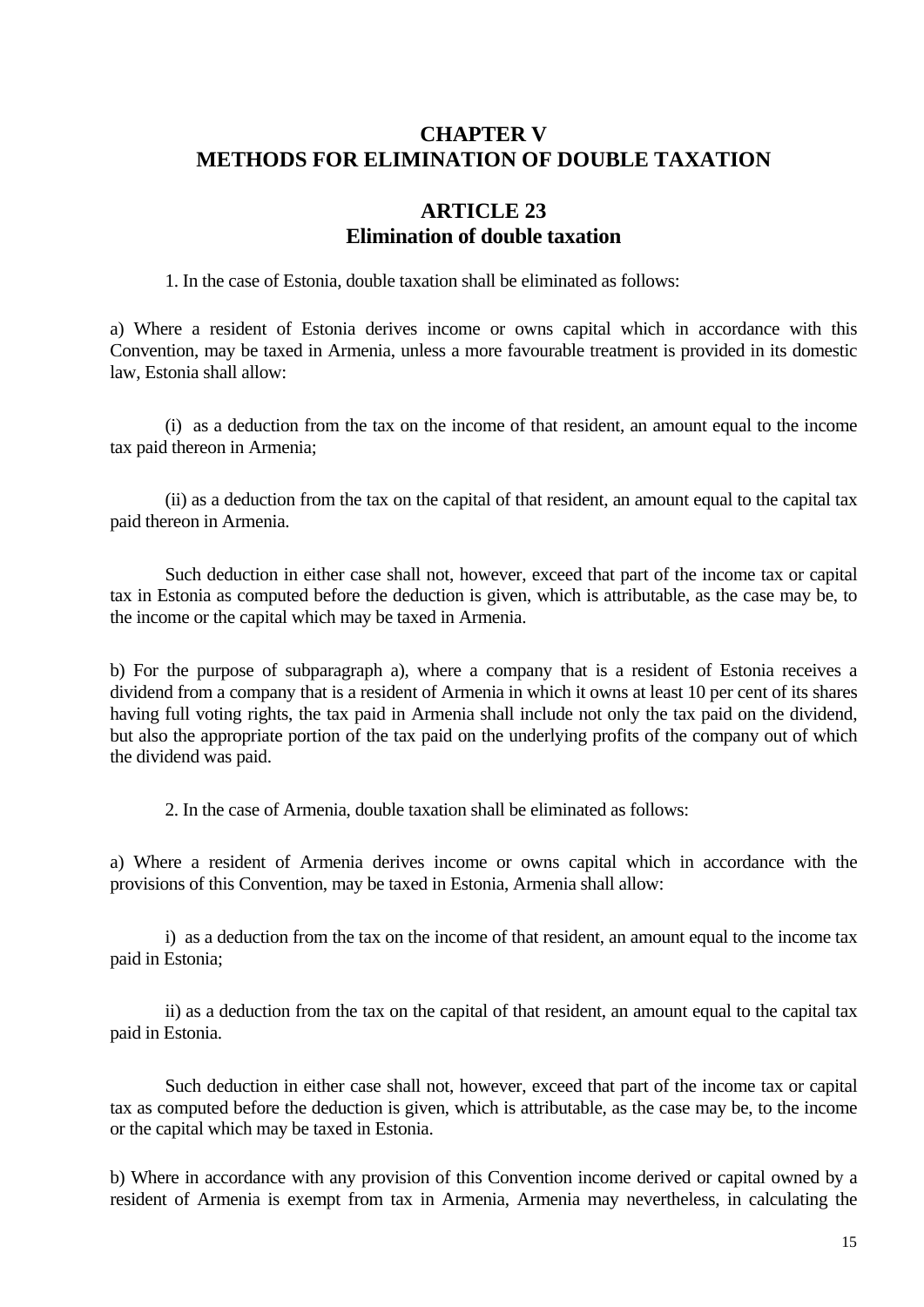amount of tax on the remaining income or capital of such resident, take into account the exempted income or capital.

#### **CHAPTER VI SPECIAL PROVISIONS**

#### **ARTICLE 24 Non-discrimination**

1. Nationals of a Contracting State shall not be subjected in the other Contracting State to any taxation or any requirement connected therewith, which is other or more burdensome than the taxation and connected requirements to which nationals of that other State in the same circumstances, in particular with respect to residence, are or may be subjected. This provision shall, notwithstanding the provisions of Article 1 (Personal Scope), also apply to persons who are not residents of one or both of the Contracting States.

2. Stateless persons who are residents of a Contracting State shall not be subjected in either Contracting State to any taxation or any requirement connected therewith, which is other or more burdensome than the taxation and connected requirements to which nationals of the State concerned in the same circumstances, in particular with respect to residence, are or may be subjected.

3. The taxation on a permanent establishment which an enterprise of a Contracting State has in the other Contracting State shall not be less favourably levied in that other State than the taxation levied on enterprises of that other State carrying on the same activities. This provision shall not be construed as obliging a Contracting State to grant to residents of the other Contracting State any personal allowances, reliefs and reductions for taxation purposes on account of civil status or family responsibilities which it grants to its own residents.

4. Except where the provisions of paragraph 1 of Article 9 (Associated Enterprises), paragraph 7 of Article 11 (Interest), or paragraph 6 of Article 12 (Royalties), apply, interest, royalties and other disbursements paid by an enterprise of a Contracting State to a resident of the other Contracting State shall, for the purpose of determining the taxable profits of such enterprise, be deductible under the same conditions as if they had been paid to a resident of the first-mentioned State. Similarly, any debts of an enterprise of a Contracting State to a resident of the other Contracting State shall, for the purpose of determining the taxable capital of such enterprise, be deductible under the same conditions as if they had been contracted to a resident of the first-mentioned State.

5. Enterprises of a Contracting State, the capital of which is wholly or partly owned or controlled, directly or indirectly, by one or more residents of the other Contracting State, shall not be subjected in the first-mentioned State to any taxation or any requirement connected therewith which is other or more burdensome than the taxation and connected requirements to which other similar enterprises of the first-mentioned State are or may be subjected.

6. The provisions of this Article shall, notwithstanding the provisions of Article 2 (Taxes Covered), apply to taxes of every kind and description.

### **ARTICLE 25**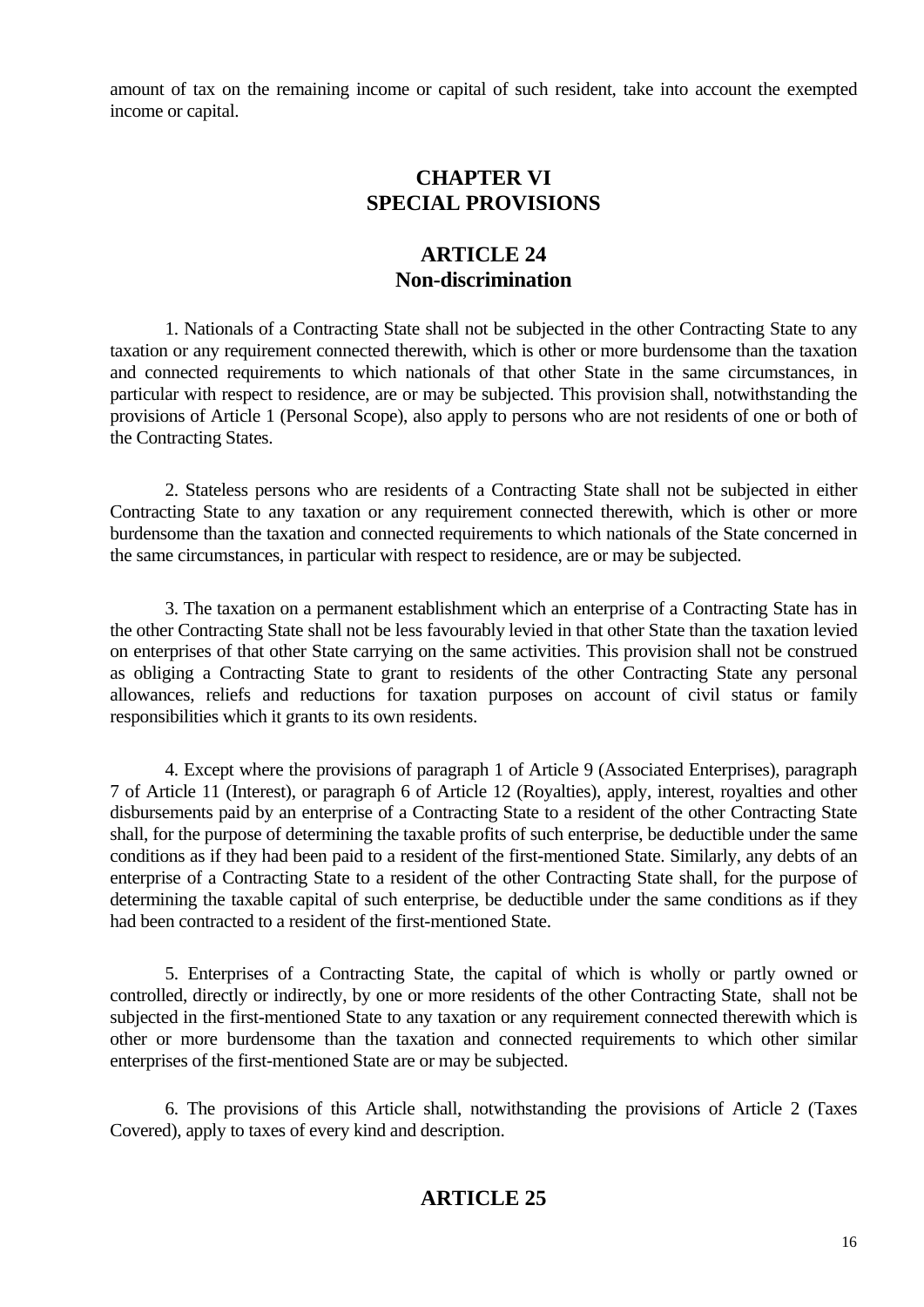#### **Mutual agreement procedure**

1. Where a person considers that the actions of one or both of the Contracting States result or will result for him in taxation not in accordance with the provisions of this Convention, he may, irrespective of the remedies provided by the domestic law of those States, present his case to the competent authority of the Contracting State of which he is a resident or, if his case comes under paragraph 1 of Article 24 (Non-Discrimination), to that of the Contracting State of which he is a national. The case must be presented within three years from the first notification of the action resulting in taxation not in accordance with the provisions of the Convention.

2. The competent authority shall endeavour, if the objection appears to it to be justified and if it is not itself able to arrive at a satisfactory solution, to resolve the case by mutual agreement with the competent authority of the other Contracting State, with a view to the avoidance of taxation which is not in accordance with the Convention. Any agreement reached shall be implemented notwithstanding any time limits in the domestic law of the Contracting States.

3. The competent authorities of the Contracting States shall endeavour to resolve by mutual agreement any difficulties or doubts arising as to the interpretation or application of the Convention. They may also consult together for the elimination of double taxation in cases not provided for in the Convention.

4. The competent authorities of the Contracting States may communicate with each other directly for the purpose of reaching an agreement in the sense of the preceding paragraphs.

#### **ARTICLE 26 Exchange of information**

1. The competent authorities of the Contracting States shall exchange such information as is necessary for carrying out the provisions of this Convention or of the domestic laws of the Contracting States concerning taxes covered by the Convention insofar as the taxation thereunder is not contrary to the Convention. The exchange of information is not restricted by Article 1 (Personal Scope). Any information received by a Contracting State shall be treated as secret in the same manner as information obtained under the domestic laws of that State and shall be disclosed only to persons or authorities (including courts and administrative bodies) concerned with the assessment or collection of, the enforcement or prosecution in respect of, or the determination of appeals in relation to, the taxes covered by the Convention. Such persons or authorities shall use the information only for such purposes. They may disclose the information in public court proceedings or in judicial decisions.

2. In no case shall the provisions of paragraph 1 be construed so as to impose on a Contracting State the obligation:

a) to carry out administrative measures at variance with the laws and administrative practice of that or of the other Contracting State;

b) to supply information which is not obtainable under the laws or in the normal course of the administration of that or of the other Contracting State;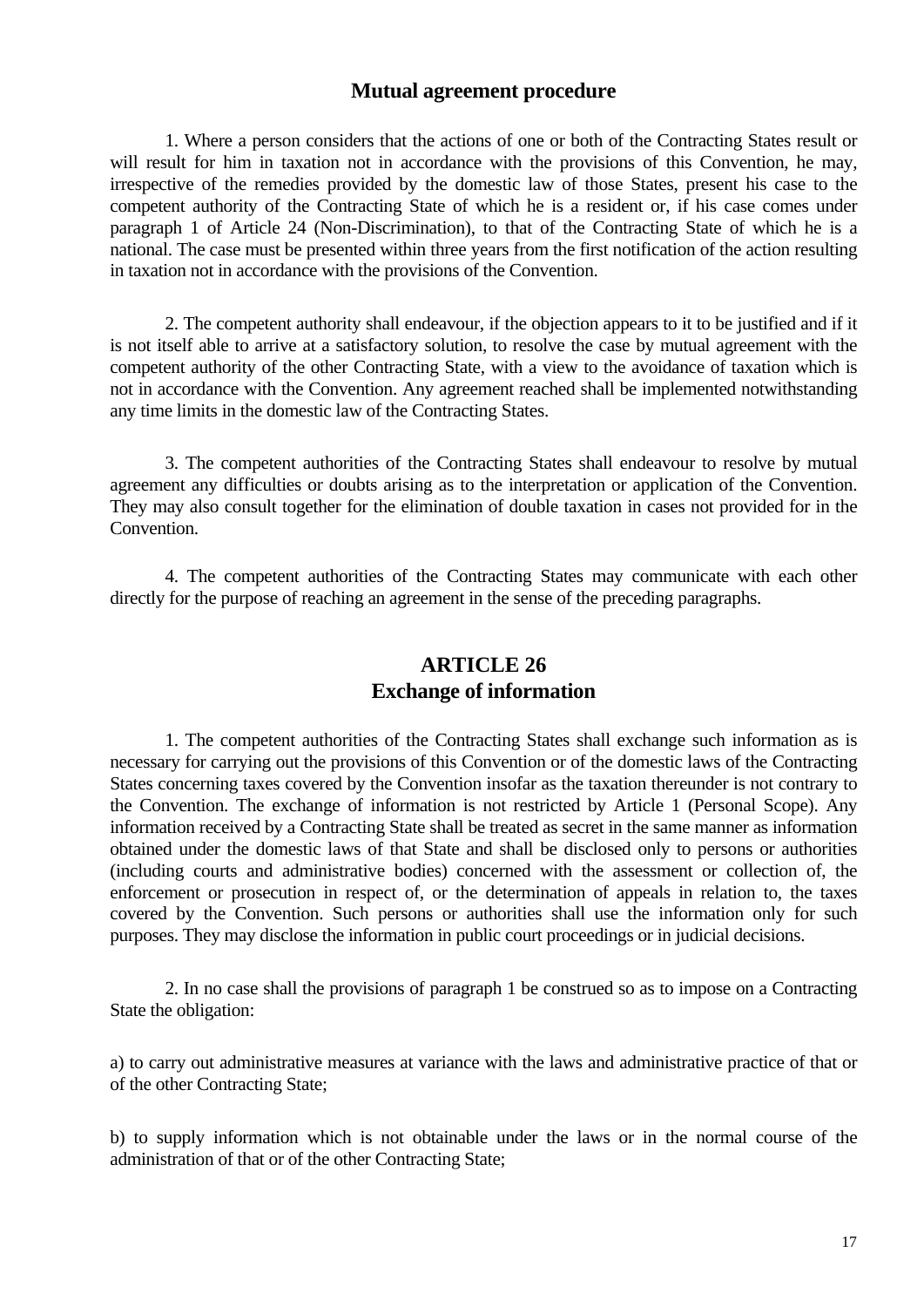c) to supply information which would disclose any trade, business, industrial, commercial or professional secret or trade process, or information, the disclosure of which would be contrary to public policy (ordre public).

3. The competent authorities of the Contracting States may conclude an additional agreement in order to establish necessary procedure for the implementation of the provisions of this Article.

#### **ARTICLE 27 Members of diplomatic missions and consular posts**

Nothing in this Convention shall affect the fiscal privileges of members of diplomatic missions or consular posts under the general rules of international law or under the provisions of special agreements.

#### **CHAPTER VII FINAL PROVISIONS**

#### **ARTICLE 28 Entry into force**

1. The Governments of the Contracting States shall notify each other that the constitutional requirements for the entry into force of this Convention have been complied with.

2. This Convention shall enter into force on the date of the later of the notifications referred to in paragraph 1 and its provisions shall have effect in both Contracting States:

a) in respect of taxes withheld at source, on income derived on or after the first day of January in the calendar year next following the year in which the Convention enters into force;

b) in respect of other taxes on income, and taxes on capital, for taxes chargeable for any fiscal year beginning on or after the first day of January in the calendar year next following the year in which the Convention enters into force.

#### **ARTICLE 29 Termination**

This Convention shall remain in force until terminated by a Contracting State. Either Contracting State may terminate the Convention at any time after three years from the date on which the Convention enters into force, through diplomatic channels, by giving written notice of termination at least six months before the end of any calendar year. In such event, the Convention shall cease to have effect in both Contracting States:

a) in respect of taxes withheld at source on income derived on or after the first day of January in the calendar year next following the year in which the notice is given;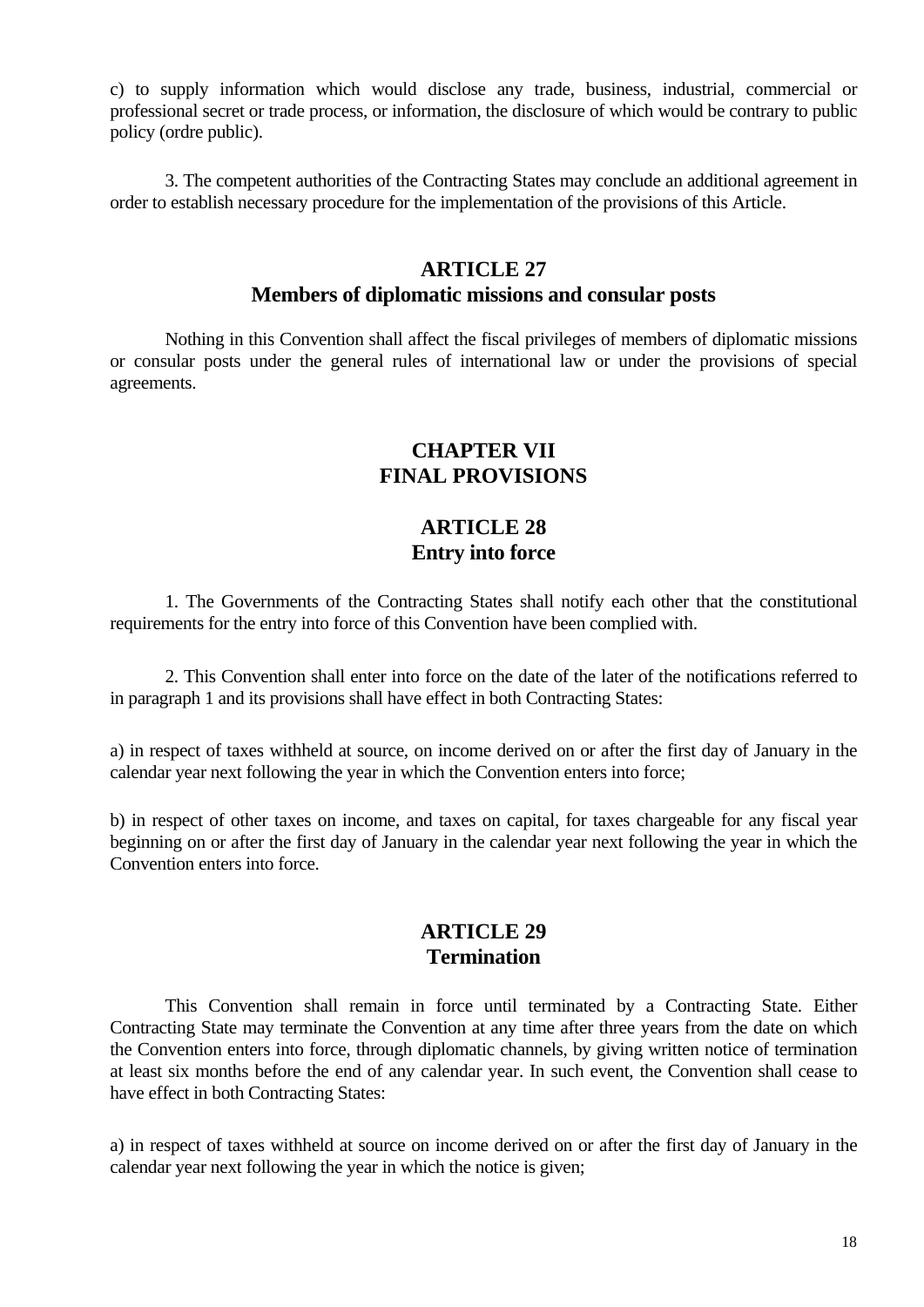b) in respect of other taxes on income, and taxes on capital, for taxes chargeable for any fiscal year beginning on or after the first day of January in the calendar year next following the year in which the notice is given.

In witness whereof the undersigned, being duly authorised thereto, have signed this Convention.

Done in Yerevan, on 13 April, 2001, in two original copies, each of them in Armenian, Estonian and English languages, all three texts being equally authentic. In the case of divergence of interpretation the English text shall prevail.

#### **FOR THE REPUBLIC OF ARMENIA**

#### **FOR THE REPUBLIC OF ESTONIA**